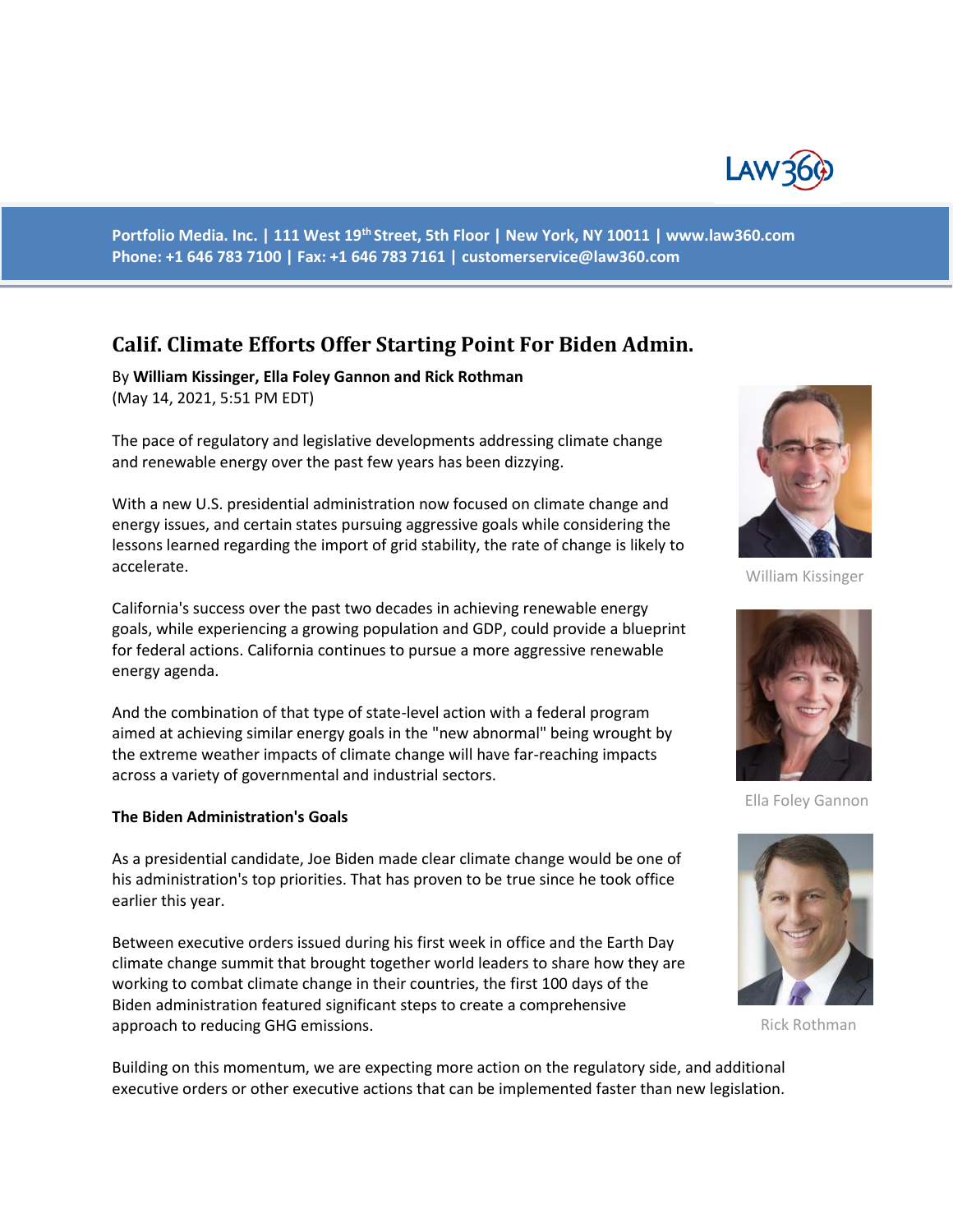One of the first things that Biden announced he intended to do was to establish a national clean energy standard, which would be the first national standard requiring utilities to serve their customers with a specific amount of renewable energy. His announced goal: By 2035, the power sector will be carbonfree, and by 2050, the nation will achieve net-zero carbon emissions.

During the Leaders Summit on Climate, hosted by the Biden administration on April 22 and 23 in Washington, D.C., Biden set aggressive goals for reducing greenhouse gas emissions in the U.S. On the first day of the summit, the president announced that the U.S. will aim to reduce GHG emissions by 50%–52% of 2005 levels by 2030.

Biden's plan relies upon many of the components of the administration's infrastructure proposal, the American Jobs Plan, to achieve these reductions, including its previously announced goal of 100% carbon-free electricity in the U.S. by 2035. A large part of that goal rests on how the U.S. produces energy and delivers that energy to consumers.

Another major component of Biden's plan focuses on extending and expanding tax credits for renewable energy production and investments. Significant private investment will be required to achieve the targets that the administration has laid out and meet the demand for renewable energy nationwide.

The investment tax credits are designed to attract capital that will finance the development of renewable energy projects. A significant portion of the tax credits is aimed at funding the development of energy storage, which had previously only been allowed as part of a solar project.

Incentivizing the development of energy storage projects as standalone projects would be a big change — and a necessary one, if sufficient storage is to be built to backstop intermittent renewable generation, such as wind and solar projects that only supply electricity when there is wind or sun. Storage will play a critical role in replacing gas-fired and other carbon-emitting generation to meet customer energy demand that does not follow the availability of wind or sun.

## **Greenhouse Gas Emissions and the Clean Air Act**

The regulation of GHGs under the federal Clean Air Act began to take shape in 2007, when carbon dioxide and other GHGs were confirmed by the U.S. Supreme Court to be air pollutants. Despite that, the U.S. Environmental Protection Agency under succeeding administrations has been flip-flopping on the interpretation of the CAA with respect to regulating GHG emissions — particularly from, such as power plants and oil and gas production facilities.

Following a protracted legal battle including rule revisions, court decisions and reconsideration of active litigation, the administration now appears to have a relatively clean slate to start rulemaking on GHG emissions for both new and existing power plants.

A key question is whether this means that the EPA will take a fundamentally different position from the Clean Power Plan developed during the Obama administration — particularly given the extent to which power plant GHG emissions are already on the decline, as a result not only of renewable energy portfolios in certain states, but also economic factors that are making coal-fired generation increasingly uncompetitive.

To date, Biden has issued two key executive orders on climate change which lay out a broad government approach to the reduction of GHG emissions. These orders make clear that the transportation, oil and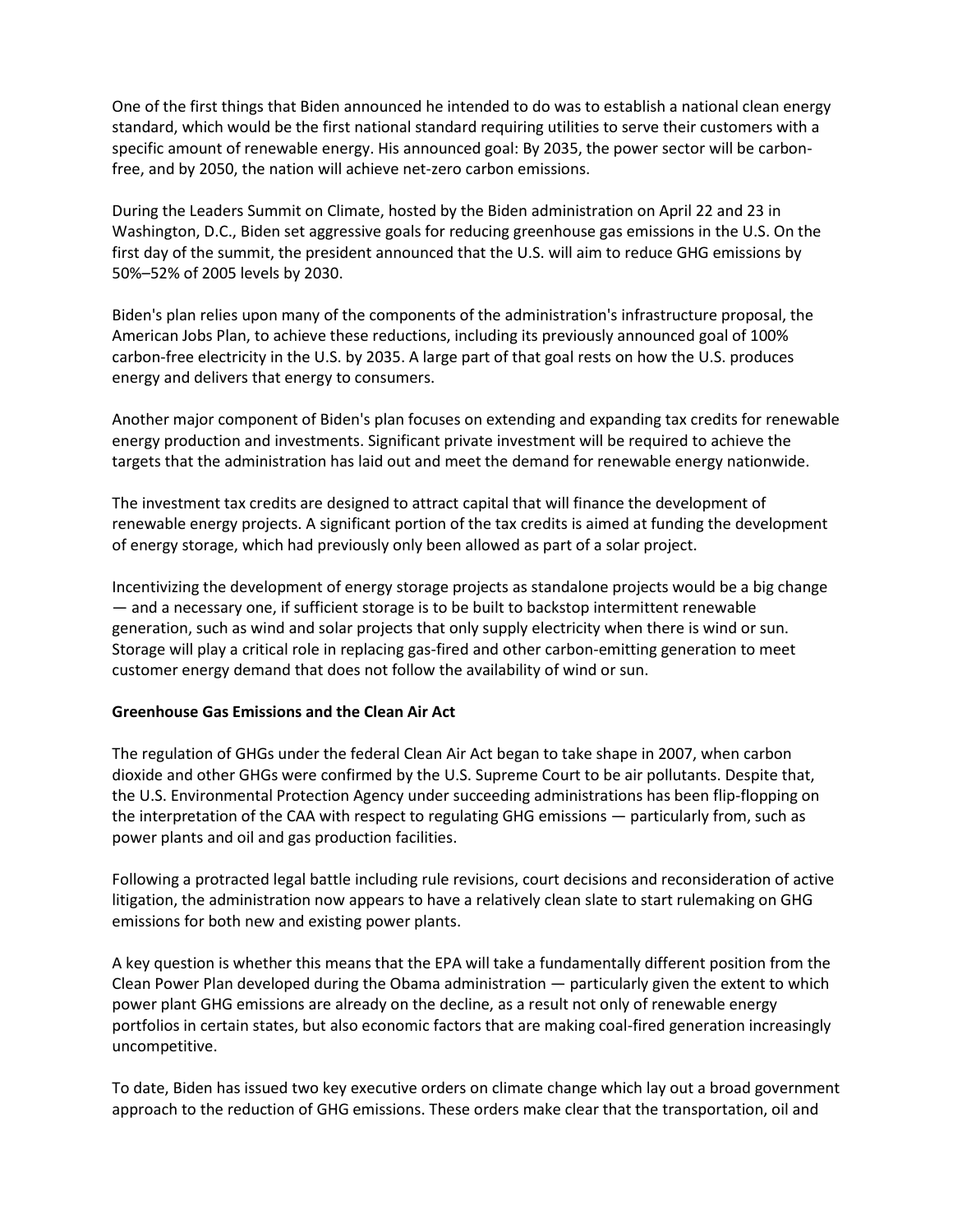gas, and power sectors will all be the focus of emissions reductions efforts.

There will likely be more regulation of methane in the oil and gas sector — particularly with methane releases comprising 10% of U.S. GHG emissions. Almost half of that comes from the production of oil and natural gas.

One thing is clear: New regulatory actions will be measured against new metrics, based on new guidance from the Biden administration on the social cost of carbon, which is much higher than it was under the prior administration.

This guidance will significantly impact the valuation associated with currently pending legislation and future rules. And the administration has greatly increased the scope of what is to be included in the social cost of carbon, which will impact all future cost-benefit analyses.

#### **California as Case Study**

California has been a remarkable success story in reducing greenhouse gas emissions. Since 2000, California's GDP and population have risen dramatically, but GHG emissions have declined, both on a per capita and GDP basis.

California achieved this largely by focusing on the industrial and electric sectors, with a particularly dramatic decline on the electric generation side. Legislation enacted in 2002 and subsequently amended set aggressive renewable portfolio standards, or RPS.

California is ahead of schedule in meeting its RPS goals, having hit 36% renewable energy by 2019, well ahead of the 33% required for 2020 by the RPS legislation. Still, massive additional amounts of new renewable resources and storage capacity will be required to ultimately achieve the milestones in S.B. 100, the state's most recent legislation.

S.B. 100 moved the RPS goal up to 60% renewable energy by 2030. More still will be needed to achieve S.B. 100's goal of 100% renewable/carbon-free energy by 2045.

Challenges do lie ahead. In order to replace natural gas and nuclear plants that are scheduled to go offline, and achieve the state's goal of being powered entirely by renewable or other carbon-free generation, California is going to need to build one of the biggest new fleets of renewable energy generation anywhere.

It will require bringing new resources online at a rate that has never before been achieved. And intermittent renewable resources, such as solar power that can only generate during the day, will need to be backed up with batteries and pumped storage in order to fully displace gas and nuclear retirements. These storage projects will be critical to filling the gap to maintain grid reliability — again, on a scale never before constructed.

Our economy and society depends on steady and reliable electricity; without it, nothing works. The events of this past year provide stark reminders of that fact. Systemwide outages during last summer's Western heat wave and last winter's nationwide cold snap underscore the future threat of climate impacts, and the essential need for reliable energy service.

Last August, more than 800,000 homes and businesses lost power in California because of insufficient